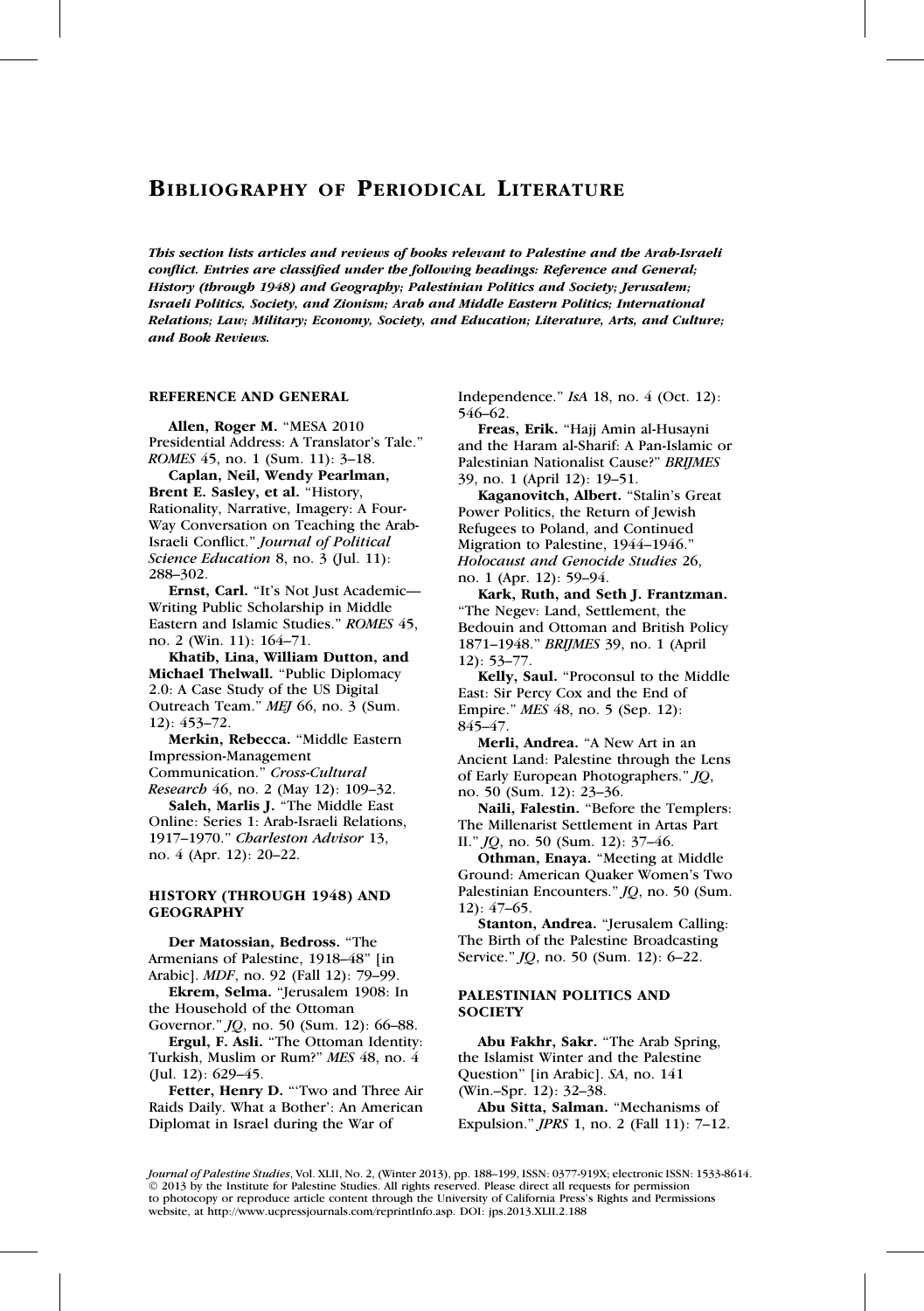———. ''The Right of Return Is Inevitable.'' JPRS 1, no. 1 (Spr. 11): 49–52.

AbuZayd, Karen K. ''UNWRA, Meeting Evolving Goals and the Face of Challenges.'' JPRS 1, no. 1 (Spr. 11): 33–36.

Banko, Lauren. "Occupational Hazards, Revisited: Palestinian Historiography." *MEJ* 66, no. 3 (Sum. 12): 440–52.

Barrows-Friedman, Nora. ''Palestinian Refugees and the Mainstream Media.'' JPRS 1, no. 1 (Spr.

11): 45–48.

Budeiri, Musa. ''Reflections on a Silenced History: The PCP and Internationalism'' [in Arabic]. MDF, no. 92 (Fall 12): 69–78.

Bukay, David. "Founding National Myths.'' MEQ 19, no. 3 (Sum. 12): 22–30.

Burton, Guy. "Hamas and Its Vision of Development.'' TWQ 33, no. 3 (Apr. 12): 525–40.

Charles, Tom. ''An Introduction to Palestinian Refugees in Lebanon, No Way Out?'' JPRS 1, no. 1 (Spr. 11): 21–24.

———. ''Palestine Return Centre and CEPR Delegation to Lebanon, 6th–9th February 2011.'' JPRS 1, no. 1 (Spr. 11): 29–32.

Cooley, Laurence, and Michelle Pace. "Consociation in a Constant State of Contingency? The Case of the Palestinian Territory.'' TWQ 33, no. 3 (Apr. 12): 541–58.

Al-Damen, Rawan. ''Documenting the Ongoing Nakba.'' JPRS 1, no. 2 (Fall 11): 15–18.

Elad, Moshe. ''The Birth of the Core Issues: The West Bank and East Jerusalem under Israeli Administration 1967–76 (Part 1).'' IsA 18, no. 4 (Oct. 12): 577–95.

Fiddian-Qasmiyeh, Elena. ''Palestinian Refugees Affected by the 2011 Libyan Uprising.'' JPRS 2, no. 1 (Spr. 12): 7–11.

Frisch, Hillel. ''The Demise of the PLO: Neither Diaspora nor Statehood.'' PSQ 127, no. 2 (Sum. 12): 241–61.

Gabiam, Nell. ''When 'Humanitarianism' Becomes

'Development': The Politics of International Aid in Syria's Palestinian

Refugee Camps.'' American

Anthropologist 114, no. 1 (Mar. 12): 95–107.

Gilbert, Mads. ''My Story in Gaza.'' JPRS 1, no. 2 (Fall 11): 19–32.

Harker, Christopher.

''Precariousness, Precarity, and Family: Notes from Palestine.'' Environment and Planning 44, no. 4 (Apr. 12): 849–65.

Hassassian, Manuel. "End the Nakba End the Conflict.'' JPRS 1, no. 2 (Fall 11): 13–14.

Joffe, Alexander H. ''The Rhetoric of Nonsense.'' MEQ 19, no. 3 (Sum. 12): 15–22.

Junka-Aikio, Laura. ''Late Modern Subjects of Colonial Occupation: Mobile Phones and the Rise of Neoliberalism in Palestine." New Formations, no. 75 (Spr. 12): 99–121.

Karkar, Sonja. "Talking Palestine to Power.'' JPRS 2, no. 1 (Spr. 12): 33–36.

Karmi, Ghada. "The Refugee Issue and the Peace Process.'' JPRS 1, no. 1 (Spr. 11): 41–44.

Kayyali, Majid. "'Fatah' and the Practice of Its Democratic Left Wing'' [in Arabic]. MDF, no. 92 (Fall 12): 41–51.

Khalil, Karim. "Internal Displacement in the Occupied Palestine Territories.'' JPRS 1, no. 1 (Spr. 11): 25–28.

Kortam, Marie. "Social Ties amid Conservatism and Hyper Modernism: The Case of Beddawi Palestinian Refugee Camp in Lebanon and the Parisian Saint Denis District'' [in Arabic]. MDF, no. 92 (Fall 12): 100–113.

Lapidoth, Ruth. ''When Is an Entity Entitled to Statehood?" IJFA 6, no. 3 (Sep. 12): 77–82.

Larudee, Paul. ''Strategic Outlines of a Palestine Solidarity Campaign.'' JPRS 1, no. 2 (Fall 11): 49–52.

Legal Department at PRC. ''Palestinian Refugees in Iraq: 'Displaced in Exile.''' JPRS 2, no. 1 (Spr. 12): 45–52.

Mearsheimer, John. "The Future of Palestine: Righteous vs. New Afrikaners'' [in Arabic]. MA 35, no. 401 (Jul. 12): 157–72.

Pely, Doron. "When Honor Trumps Basic Needs: The Role of Honor in Deadly Disputes within Israel's Arab Community.'' Negotiation Journal 27, no. 2 (Apr. 11): 205–25.

Punamäki, Raija-Leena, Samir Qouta, Thomas Miller, et al. ''Who Are the Resilient Children in Conditions of Military Violence? Family- and Child-Related Factors in a Palestinian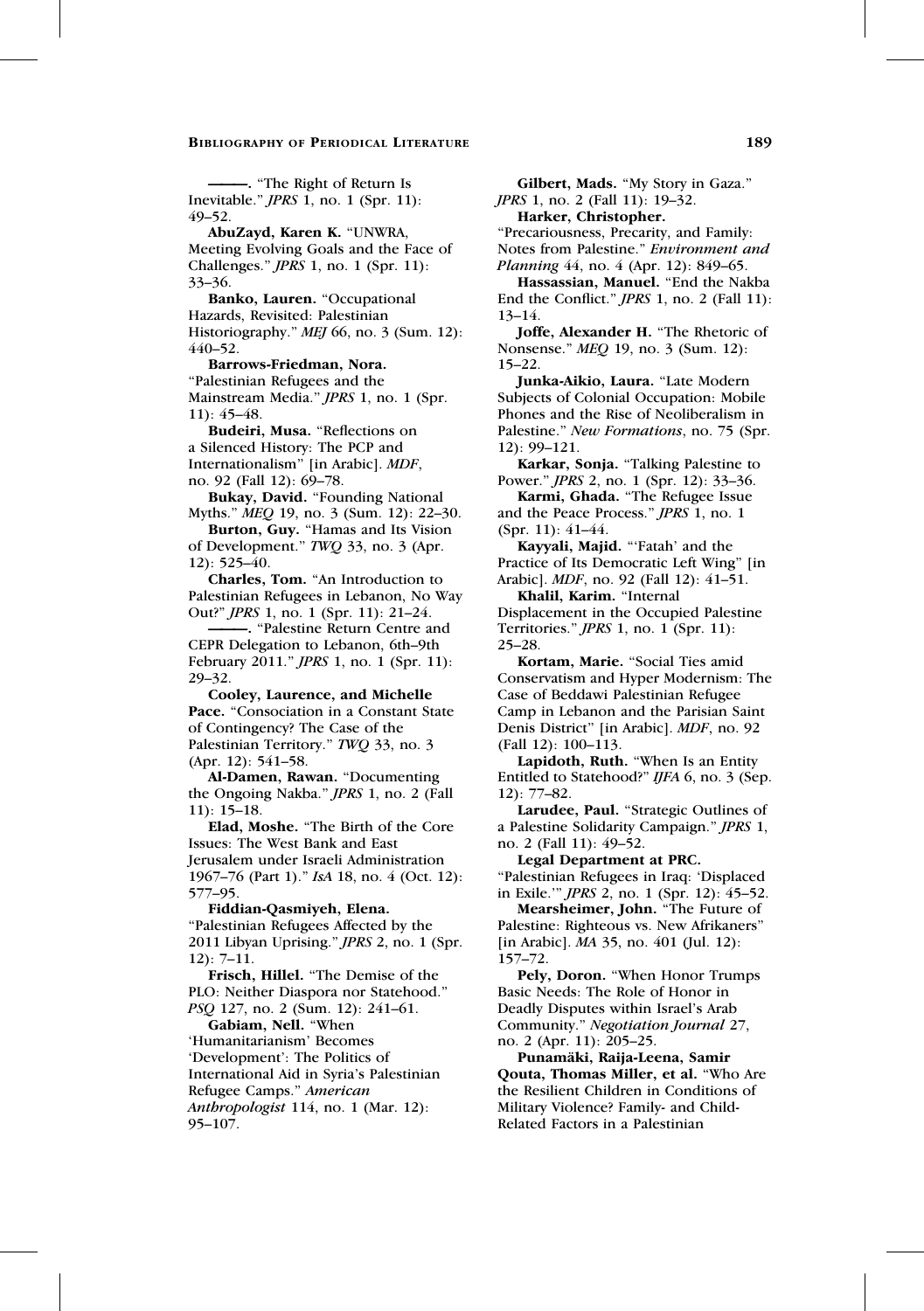# **190 JOURNAL OF PALESTINE STUDIES**

Community Sample.'' Peace and Conflict 17, no. 4 (Oct. 11): 389–416.

Qumsiyeh, Mazin, and Jad Isaac. ''Research and Development in the Occupied Palestinian Territories: Challenges and Opportunities.'' ASQ 34, no. 3 (Sum. 12): 158–72.

Rempel, Terry. "Palestinian Refugees: A Brief Overview.'' JPRS 1, no. 1 (Spr. 11): 7–14.

Rudolph, Rachael M. ''Syria's Palestinian Refugees: A Brief Overview.'' JPRS 1, no. 1 (Spr. 11): 15–20.

Saweesh, Mahir. ''Popular Resistance: Strategic or Tactical.'' JPRS 2, no. 1 (Spr. 12): 43–44.

Shahine, Khalil. "The Expansion of Protest Mobilization and the Palestinian Political Factions'' [in Arabic]. MDF, no. 92 (Fall 12): 181–89.

Shammas, Anton. "Palestine outside the Map: A Story of a Passport'' [in Arabic]. MDF, no. 92 (Fall 12): 13–29.

Slaughter, Andy. "2012: Time to Shine the Spotlight on Palestine." JPRS 1, no. 2 (Fall 11): 65–66.

Starkey, Phyllis. "'Effective Lobbying for Justice and Rights.''' JPRS 1, no. 2 (Fall 11): 45–48.

White, Ben. "Forceful Displacement and Expulsion in Israel.'' JPRS 1, no. 2 (Fall 11): 33–38.

Yahel, Havatzelet, Ruth Kark, and Seth J. Frantzman. "Are the Negev Bedouin an Indigenous People? Fabricating Palestinian History.'' MEQ 19, no. 3 (Sum. 12): 3–14.

Yaseen, Iman. "Palestinians in Egypt after the Egyptian Revolution.'' JPRS 2, no. 1 (Spr. 12): 13–14.

# JERUSALEM

Bartal, Shaul. "The Battle over Silwan.'' MEQ 19, no. 3 (Sum. 12): 31–41.

Borger, Julian. ''Dying for a Birthright.'' JQ, no. 50 (Sum. 12):

104–7. Chiodelli, Francesco. ''Planning

Illegality: The Roots of Unauthorised Housing in Arab East Jerusalem.'' Cities 29, no. 2 (Apr. 12): 99–106.

Davis, Rochelle. "Carnal Valleys, or Walking in Jerusalem in the 1990s.'' JQ, no. 50 (Sum. 12): 89–93.

Jefferis, Danielle C. "The 'Center of Life' Policy: Institutionalizing

Statelessness in East Jerusalem.'' JQ, no. 50 (Sum. 12): 94–103. ———. ''Institutionalizing Statelessness: The Revocation of Residency Rights of Palestinians in East Jerusalem.'' International Journal of Refugee Law 24, no. 2 (May 12): 202–30.

Mohammad, Zakaria. "The Holy Sepulcher and the Garbage Dump: An Etymology.'' JQ, no. 50 (Sum. 12): 108–12.

Pullan, Wendy, and Maximilian Sternberg. "The Making of Jerusalem's 'Holy Basin.''' Planning Perspectives 27, no. 2 (Apr. 12): 225–48.

#### ISRAELI POLITICS, SOCIETY, AND ZIONISM

Alexander, E. R. ''Institutional Design for Value Capture and a Case: The Tel-Aviv Metropolitan Park.'' International Planning Studies 17, no. 2 (May 12): 163–77.

Amiran, Revital. "Cultural Nationalism and the Formulation of the Political: Reflections on the Jewish National Movement in the Works of D. Frishman and M. J. Berdichevski.'' NEP 18, no. 2 (Apr. 12): 193–215.

Apfel, Steve. "A Bias Thicker than Faith: Christians Who Punt for Their Persecutors.'' IsA 18, no. 3 (Jul. 12): 403–11.

Aronson, Shlomo. ''Leadership, Preventive War and Territorial Expansion: David Ben-Gurion and Levi Eshkol.'' IsA 18, no. 4 (Oct. 12): 526–45.

Ben-Dor, Oren. "Occupied Minds: Philosophical Reflections on Zionism, Anti-Zionism and the Jewish Prison.'' HLS 11, no. 1 (May 12): 33–62.

Berkovich, Izhak, and Jonathan V. Foldes. ''Third Sector Involvement in Public Education: The Israeli Case.'' Journal of Educational Administration 50, no. 2 (12): 173–87.

Chehata, Hanan. ''Israel: Promised Land for Jews ... as Long as They're Not Black?" Race and Class 53, no. 4 (Apr.–Jun. 12): 67–77.

David, Steven R. "Existential Threats to Israel: Learning from the Ancient Past." IsA 18, no. 4 (Oct. 12): 503-25.

Docker, John. "Instrumentalising the Holocaust: Israel, Settler-Colonialism, Genocide (Creating a Conversation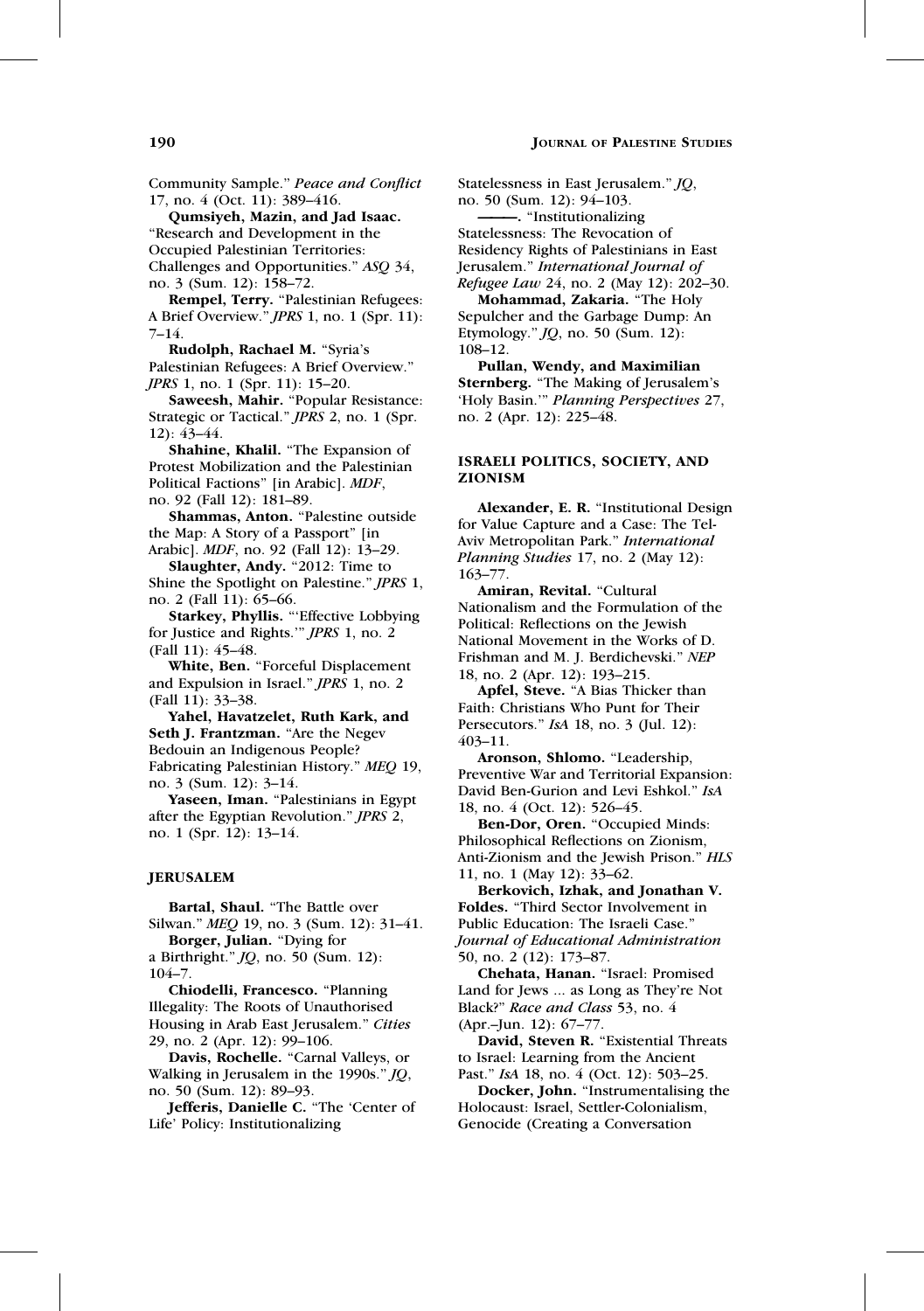between Raphaël Lemkin and Ilan

Pappé)."  $HLS$  11, no. 1 (May 12): 1–32. Ellis, Marc H. ''Response: The Jewish (Prophetic) Prison.'' HLS 11, no. 1 (May 12): 63–69.

Feige, Michael, and David Ohana. ''Funeral at the Edge of a Cliff: Israel Bids Farewell to David Ben-Gurion." *JIsH* 31, no. 2 (Sep. 12): 249–81.

Galily, Yair, Ilan Tamir, and Moshe Levy. ''The Games Must Go On? The Influence of Terror Attacks on Hosting Sporting Events in Israel." IsA 18, no. 4 (Oct. 12): 629–44.

Hellinger, Moshe, and Yossi Londin. ''The Socio-economic Ideology of Religious Zionism in Israel: 1995–2007.'' Journal of Political Ideologies 17, no. 1 (Feb. 12): 87–106.

Karsh, Efraim. "The War against the Jews.'' IsA 18, no. 3 (Jul. 12): 319–43.

Kravel-Tovi, Michal. "Rite of Passing: Bureaucratic Encounters, Dramaturgy, and Jewish Conversion in Israel.'' American Ethnologist 39, no. 2 (May 12): 371–88.

Kritzman-Amir, Tally. ''Refugees and Asylum Seekers in the State of Israel.'' IJFA 6, no. 3 (Sep. 12): 97–112.

Levin, Kenneth. ''Jewish Defamation of Israel: Roots and Branches.'' IsA 18, no. 3 (Jul. 12): 438–54.

Moshe, Mira. ''The Social Representation of Incapacity: A Psycho-Cultural Analysis of Israel's Political Arena.'' IsA 18, no. 4 (Oct. 12): 596–614.

Orr, Zvika. "The Adaptation of Human Rights Norms in Local Settings: Intersections of Local and Bureaucratic Knowledge in an Israeli NGO.'' Journal of Human Rights 11, no. 2 (Apr. 12): 243–62.

Poller, Nidra. "Attacking Israel with Genocidal Intentions." IsA 18, no. 3 (Jul. 12): 363–71.

Rosenfeld, Alvin H. ''Jews at Sea: Reflections on Israel's Jewish Detractors and Defamers.'' IsA 18, no. 3 (Jul. 12): 426–37.

Rothchild, Alice. "Avigdor's Ascent." JPRS 2, no. 1 (Spr. 12): 37–40.

S'adeh, 'Omar. "Israel's

Demography: A Gloomy Future'' [in Arabic]. SA, no. 142 (Sum. 12): 144–49.

Seidler, Meir. "Zionism's Conflicting Founding Designs and Their Ideological Impact.'' IsS 17, no. 3 (Fall 12): 176–90.

Shalhat, Antoine. "Netanyahu, Haredim and the Radical Right: A Catholic Marriage'' [in Arabic]. MDF, no. 92 (Fall 12): 190–97.

Shiff, Ofer. "The Influence of Abba Hillel Silver's Diaspora Zionism on His Decision Not to Immigrate to Israel.'' JIsH 31, no. 2 (Sep. 12): 217–33.

Shlaim, Avi. "Rabbi John Rayner, Ethical Zionism and Israel.'' European Judaism 45, no. 1 (Spr. 12): 28-35.

Tal, Hila. ''The Advent of Israel's Commercial Lobby.'' IsA 18, no. 4 (Oct. 12): 615–28.

Zoabi, Khawla, and Riki Savaya. ''Cultural Intervention Strategies Employed by Arab Social Workers in Israel: Identification and Conceptualisation.'' British Journal of Social Work 42, no. 2 (Mar. 12): 245–64.

# ARAB AND MIDDLE EASTERN POLITICS

'Abdallah, Samer. "An Overview of the Egyptian Scene'' [in Arabic]. SA, no. 142 (Sum. 12): 36–42.

'Abdel Fattah, Bachir. ''Aborted Revolutions: The Cases of Egypt and Tunisia'' [in Arabic]. ShA, no. 150 (Sum. 12): 64–77.

Angrist, Michele. ''War, Resisting the West, and Women's Labor: Toward an Understanding of Arab Exceptionalism.'' Politics and Gender 8, no. 1 (Mar. 12): 51–80.

Atrisi, Talal. "The Ramifications of the Revolutions on the Arab Societies'' [in Arabic]. ShA, no. 150 (Sum. 12): 41–55.

'Attawil, Rawa. "Citizenship in the Midst of Changes'' [in Arabic]. SA, no. 141 (Win.–Spr. 12): 136–58.

Badrakhan, 'Abdel Wahab. ''The Arab Revolutions and the Balance of Power in the Middle East" [in Arabic]. ShA, no. 150 (Sum. 12): 16-24.

Bakeer, Ali H. ''Aborted Revolutions: The Cases of Syria and Yemen'' [in Arabic]. ShA, no. 150 (Sum. 12): 78–87.

Bar, Shmuel. "Syria--What Next?" IJFA 6, no. 3 (Sep. 12): 9–14.

Barwig, Andrew. "The 'New Palace Guards': Elections and Elites in Morocco and Jordan.'' MEJ 66, no. 3 (Sum. 12): 425–39.

Bellin, Eva. ''Reconsidering the Robustness of Authoritarianism in the Middle East: Lessons from the Arab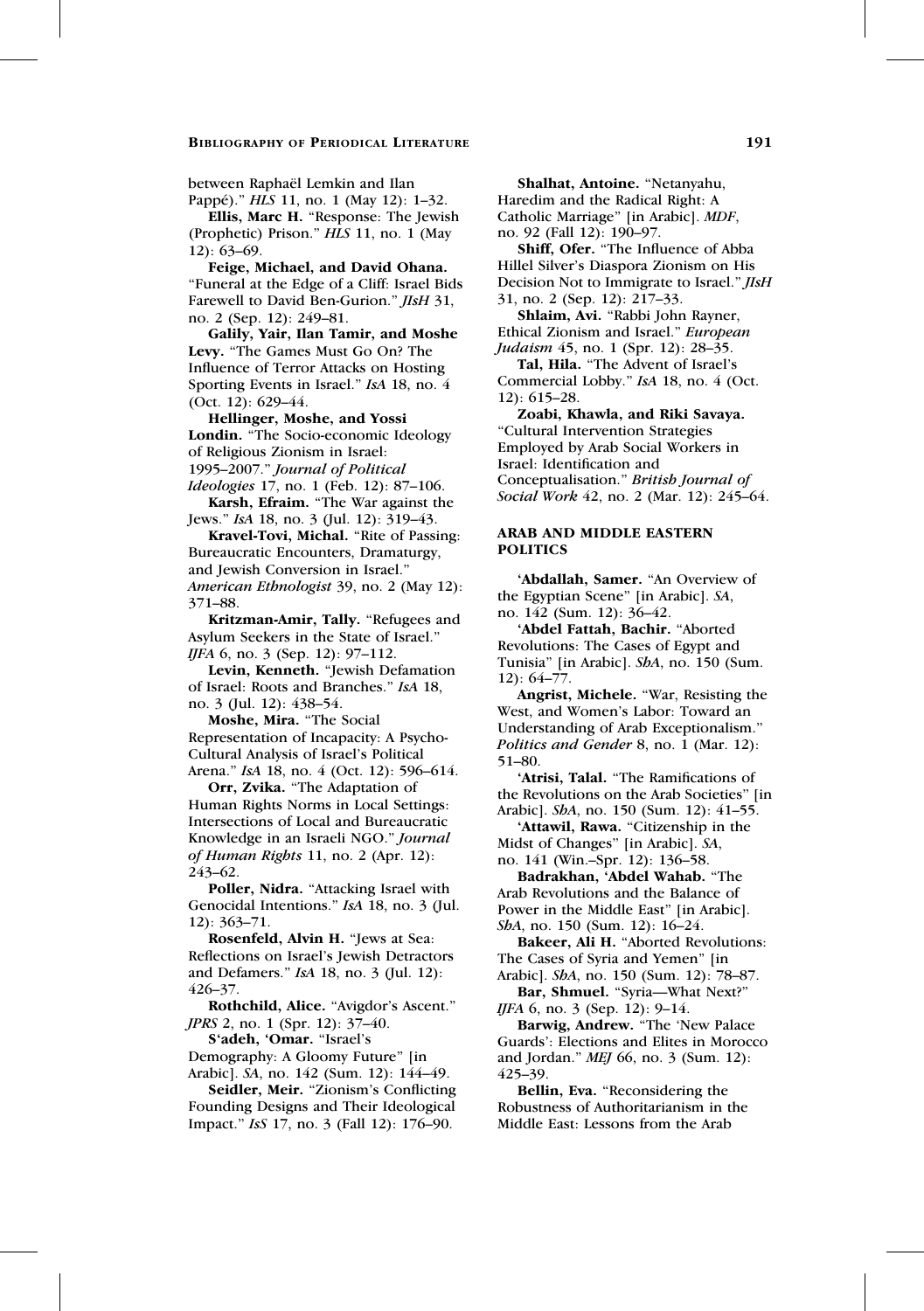Spring.'' Comparative Politics 44, no. 2 (Jan. 12): 127–49.

Beres, Louis R. ''Looking Back at Constant Error: Understanding the Tangled Narrative of Middle East 'Peace.''' IJFA 6, no. 3 (Sep. 12): 83–96.

Berti, Benedetta. "Hizbullah, Hamas, and the 'Arab Spring'—Weathering the Regional Storm?" IJFA 6, no. 3 (Sep. 12): 21–30.

Bhavnani, Ravi, Dan Miodownik, and Hyun J. Choi. ''Violence and Control in Civil Conflict: Israel, the West Bank, and Gaza.'' Comparative Politics 44, no. 1 (Oct. 11): 61–80.

Byman, Daniel. ''Regime Change in the Middle East: Problems and Prospects.'' PSQ 127, no. 1 (Spr. 12): 25–46.

Cohen-Almagor, Raphael. ''The Failed Palestinian-Israeli Peace Process 1993–2011: An Israeli Perspective.'' IsA 18, no. 4 (Oct. 12): 563–76.

Cohen, Shalom. ''Looking behind the 'Arab Spring.''' IJFA 6, no. 3 (Sep. 12): 31–40.

Çuhadar, Esra, and Bruce W. Dayton. "Oslo and Its Aftermath: Lessons Learned from Track Two Diplomacy.'' Negotiation Journal 28, no. 2 (Apr. 12): 155–79.

Dakhlallah, Farah. ''The Arab League in Lebanon: 2005–2008.'' Cambridge Review of International Affairs 25, no. 1 (Mar. 12): 53–74.

Dalacoura, Katerina. "The 2011 Uprisings in the Arab Middle East: Political Change and Geopolitical Implications.'' International Affairs 88, no. 1 (Jan. 12): 63–79.

Eran, Oded. ''The End of Jordan as We Know It?" *IJFA* 6, no. 3 (Sep. 12): 15–20.

Fiddian-Qasmiyeh, Elena. ''Invisible Refugees and/or Overlapping Refugeedom? Protecting Sahrawis and Palestinians Displaced by the 2011 Libyan Uprising.'' International Journal of Refugee Law 24, no. 2 (May 12): 263–93.

Filali-Ansary, Abdou. ''The Languages of the Arab Revolutions.'' Journal of Democracy 23, no. 2 (Apr. 12): 5–18.

Haseeb, Sameh. ''Israel and the Arab Spring.'' JPRS 2, no. 1 (Spr. 12): 19–20.

Al-Hout, 'Imad. ''Islamic Movements and the Crisis of Arab Revolutions'' [in Arabic]. SA, no. 142 (Sum. 12): 43–48.

Hussein, Khalil. "The Islamists and Power in the Arab World'' [in Arabic]. SA, no. 141 (Win.–Spr. 12): 25–31.

'Innab, Saba. ''A State of Permanent Impermanence in Amman'' [in Arabic]. MDF, no. 92 (Fall 12): 142–57.

Jibril, Amjad A. ''The Arab Revolutions and the Egyptian-Saudi Relations" [in Arabic]. ShA, no. 150 (Sum. 12): 184–98.

Kayyali, Majid. "Revolutions and Their Impact on the Minorities of the Arab World'' [in Arabic]. ShA, no. 150 (Sum. 12): 56–62.

Kienle, Eberhard. "Les 'révolutions' arabes.'' Critique Internationale, no. 54 (Jan.–Mar. 12): 103–17.

Maddy-Weitzman, Bruce. ''The Arab League Comes Alive.'' MEQ 19, no. 3 (Sum. 12): 71–78.

Mann, Joseph. ''King Faisal and the Challenge of Nasser's Revolutionary Ideology.'' MES 48, no. 5 (Sep. 12): 749–64.

Marty, Olivier. "Perspectives pour la Syrie: Le régime de Bachar el-Assad va-t-il tomber?" Futuribles, no. 382 (Feb. 12): 5–19.

Mubarak, Camille. ''The Secularism of the Lebanese Regime: Between Islam and Christianity'' [in Arabic]. SA, no. 142 (Sum. 12): 94–102.

Mursi, Mustafa A. ''Political Islam and the Contemporary Ruling Dilemma'' [in Arabic]. ShA, no. 150 (Sum. 12): 25–40.

Musavi, Sayyid H. ''The Victory of Political Islam in Egypt'' [in Arabic]. SA, no. 141 (Win.–Spr. 12): 5–10.

Muzahim, Haytham. ''The Muslim Brotherhood from an Underground Party to Egyptian Presidency'' [in Arabic]. SA, no. 142 (Sum. 12): 21–31.

Nabih, Lubna, and Tharwat M. Hasan. "The Arab Spring: A Year Later" [in Arabic]. *SA*, no. 142 (Sum. 12): 74–86.

Na'man, 'Isam. ''Toward an Arab and Islamist Resurgence of the Nation'' [in Arabic]. MA 35, no. 402 (Aug. 12): 192–97.

Nawfal, Michel. "Turkey in the Arab World'' [in Arabic]. MDF, no. 92 (Fall 12): 30–40.

'Omar, Fathiya F. "The Role of the Islamic-Socialist Conference in the Middle East'' [in Arabic]. MA 35, no. 403 (Sep. 12): 22–42.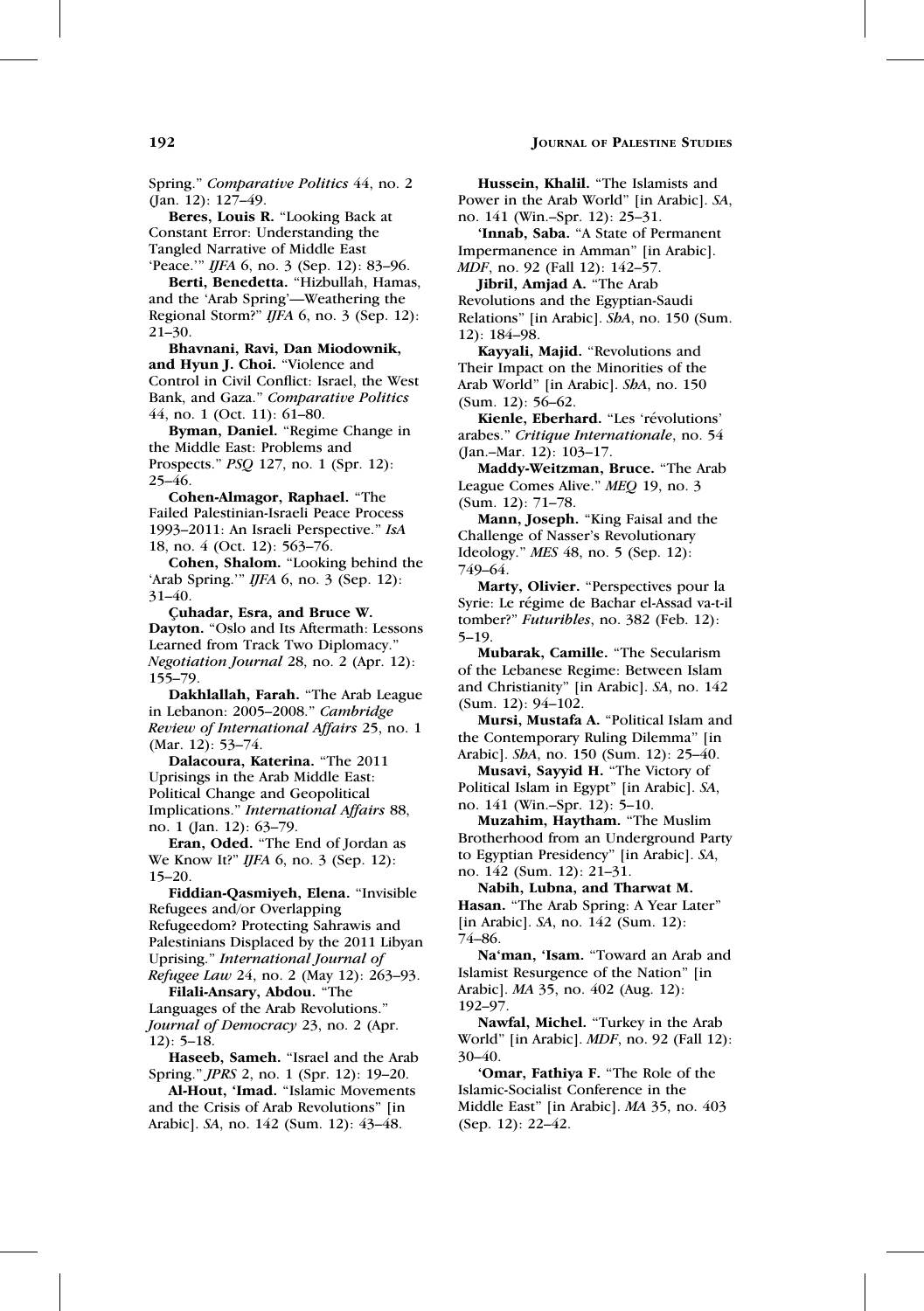Parchami, Ali. "The 'Arab Spring': The View from Tehran." Contemporary Politics 18, no. 1 (Mar. 12): 35–52.

Puddington, Arch. ''The Year of the Arab Uprisings.'' Journal of Democracy 23, no. 2 (Apr. 12): 74–88.

Rashid, Samih. ''Arab Revolutions in Comparative Perspective'' [in Arabic]. SbA, no. 150 (Sum. 12): 88-100.

Rif'at, Sa'id. ''The Arab Revolutions: Between the Requirements of This Age and the Ambitions of the Islamic Movements'' [in Arabic]. ShA, no. 150 (Sum. 12): 5–13.

Sa'dawi, 'Atef. ''The Muslim Brotherhood in the Egyptian Presidential Elections'' [in Arabic]. SA, no. 142 (Sum. 12): 32–35.

Saleh, Mohsen M., Suleiman Takieddine, and Mohamad Noureddine (Roundtable). "Palestine in the Rhetoric of Arab Revolutions'' [in Arabic]. SA, no. 141 (Win.–Spr. 12): 13–21.

Salih, Muhsin. ''The Arab Revolutions: The Process and the Challenges'' [in Arabic]. SA, no. 141 (Win.–Spr. 12): 39–47.

Tür, Özlem. "Turkey and Israel in the 2000s—From Cooperation to Conflict.'' IsS 17, no. 3 (Fall 12): 45–66.

Tyner, James A., and Stian Rice. ''Moving beyond the 'Arab Spring': The Ethnic, Temporal, and Spatial Bounding of a Political Movement.'' Political Geography 31, no. 3 (Mar. 12): 131–32.

Zahir, Hussein A. "The Arab Spring" [in Arabic]. SA, no. 142 (Sum. 12): 49–73.

# INTERNATIONAL RELATIONS

Abu Moslih, Ghaleb. ''Obama and the New American Strategy'' [in Arabic]. SA, no. 141 (Win.–Spr. 12): 63–71.

Chen, Yiyi. ''China's Relationship with Israel, Opportunities and Challenges: Perspectives from China.'' IsS 17, no. 3 (Fall 12): 1–21.

Curtis, Michael. ''The International Assault against Israel.'' IsA 18, no. 3 (Jul. 12): 344–62.

Dart, Ron. "The Bible Belt in British Columbia, Canadian Zionism and the Israel Lobby: Letter from Abbotsford.'' HLS 11, no. 1 (May 12): 87–91.

Fishman, Joel S. "The BDS Message of Anti-Zionism, Anti-Semitism, and

Incitement to Discrimination.'' IsA 18, no. 3 (Jul. 12): 412–25.

Gerstenfeld, Manfred. ''Delegitimization Currents in Europe.'' IsA 18, no. 3 (Jul. 12): 389–402.

Goldfield, Norbert. ''Peace-Building through Health: Challenges and Opportunities for an American NGO Working with Israelis and Palestinians.'' Medicine, Conflict and Survival 28, no. 2 (Apr. 12): 147–53.

Hoffman, Samantha. "China's Rise: A Game Changer for Palestine?'' JPRS 2, no. 1 (Spr. 12): 25–28.

Hollis, Rosemary. ''No Friend of Democratization: Europe's Role in the Genesis of the 'Arab Spring.''' International Affairs 88, no. 1 (Jan. 12): 81–94.

Jensehaugen, Jørgen, and Hilde H. Waage. "Coercive Diplomacy: Israel, Transjordan and the UN—A Triangular Drama Revisited.'' BRIJMES 39, no. 1 (April 12): 79–100.

Kochavi, Arieh J. ''The US, Britain and the Palestinian Refugee Question after the Six Day War.'' MES 48, no. 4 (Jul. 12): 537–52.

Linton, Martin. "Palestine and the UN.'' JPRS 2, no. 1 (Spr. 12): 29–32.

McHugo, John. ''Liberal Democrat Friends of Palestine.'' JPRS 1, no. 2 (Fall 11): 67–77.

Rossman-Benjamin, Tammi. ''Fighting on the Front Lines: Anti-Semitism at the University of California and Efforts to Combat It.'' IsA 18, no. 3 (Jul. 12): 485–501.

Sahli, Nabil M. ''The Jewish Lobby and the American Presidential Elections'' [in Arabic]. SA, no. 142 (Sum. 12): 135–43.

Singh, Maina C. "Indians and Israelis: Beyond Strategic Partnerships.'' IsS 17, no. 3 (Fall 12): 22–44.

Steinberg, Gerald M. "From Durban to the Goldstone Report: The Centrality of Human Rights NGOs in the Political Dimension of the Arab-Israeli Conflict.'' IsA 18, no. 3 (Jul. 12): 372–88.

Turner, John. "Untangling Islamism from Jihadism: Opportunities for Islam and the West after the Arab Spring.'' ASQ 34, no. 3 (Sum. 12): 173–88.

Yusif, Ayman T. "Indian Foreign Policy on the Palestinian Question and Israeli Relations (during and after the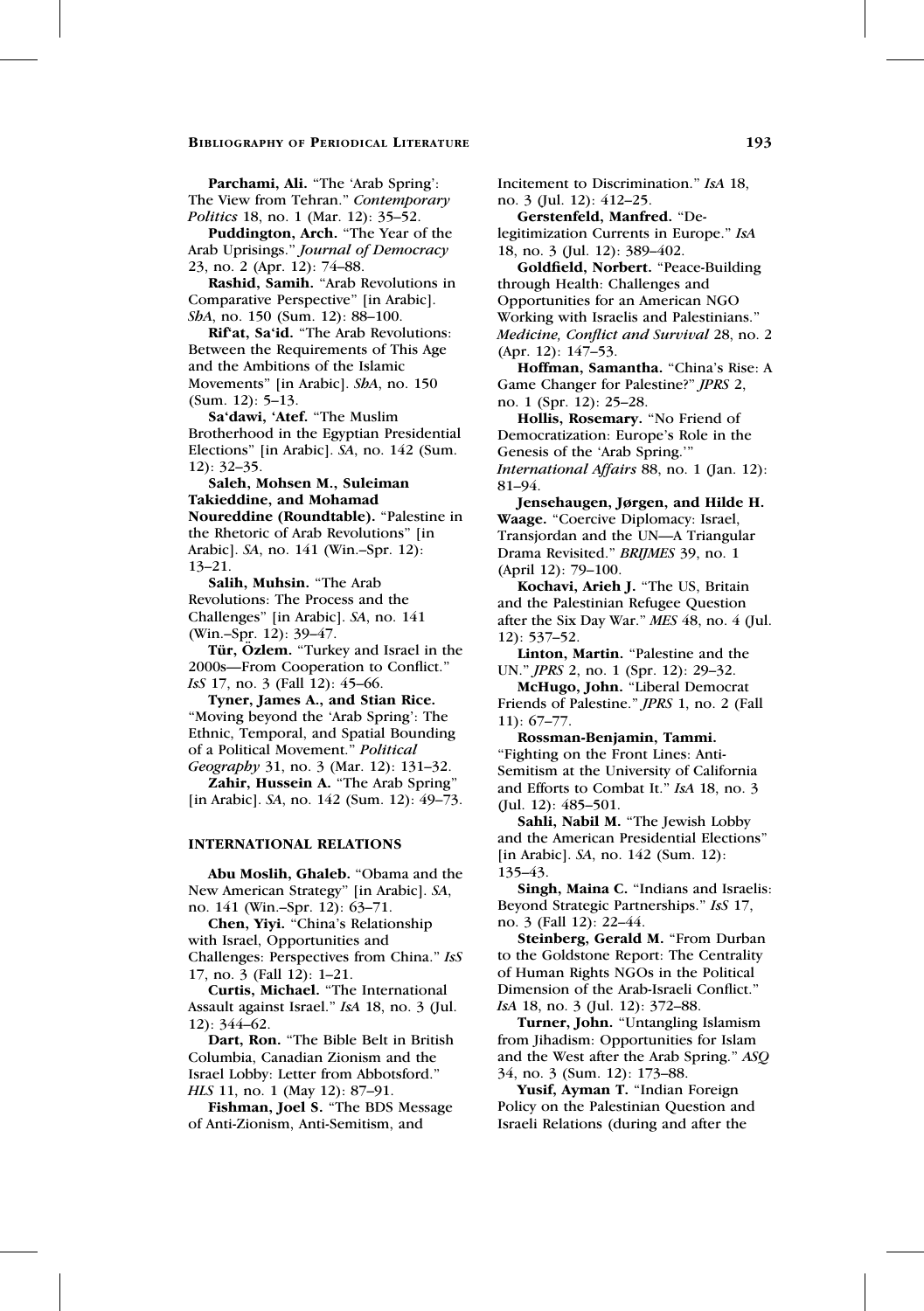# **194** JOURNAL OF PALESTINE STUDIES

Cold War)'' [in Arabic]. MDF, no. 92 (Fall 12): 112–43.

# LAW

Ahmed, Nasim, and Tom Charles. ''Increasingly Illegal—Israel's Apartheid Wall.'' JPRS 1, no. 2 (Fall 11): 39–44.

Ginsburg, Ruthie. "Taking Pictures over Soldiers' Shoulders: Reporting on Human Rights Abuse from the Israeli Occupied Territories.'' Journal of Human Rights 10, no. 1 (Jan. 11): 17–33.

Hafiz, Hosam. ''The Palestinians' Rights and International Law.'' JPRS 1, no. 2 (Fall 11): 53–64.

Pinto, Meital. "Offences to Religious Feelings in Israel: A Theoretical Explication of an Exceptional Legal Doctrine." *Ethnicities* 12, no. 2 (Apr. 12): 233–48.

Van Engeland, Anicée. "International Refugees Law and the Palestinian Issues: A Double Standard Approach to Protection and Return?'' JPRS 1, no. 1 (Spr. 11): 37–40.

# MILITARY

Barak, Oren, and Eyal Tsur. ''The Military Careers and Second Careers of Israel's Military Elite.'' MEJ 66, no. 3 (Sum. 12): 473–92.

Freilich, Charles D. ''Israel in Lebanon—Getting It Wrong: The 1982 Invasion, 2000 Withdrawal, and 2006 War." *IJFA* 6, no. 3 (Sep. 12): 41–76.

Kachtan, Dana. ''The Construction of Ethnic Identity in the Military—From the Bottom Up.'' IsS 17, no. 3 (Fall 12): 15–75.

Leslau, Ohad. ''Israeli Intelligence and the Czech-Egyptian Arms Deal.'' Intelligence and National Security 27, no. 3 (Jun. 12): 327–48.

Pahlavi, Pierre C., and Eric Ouellet. ''Institutional Analysis and Irregular Warfare: Israel Defense Forces during the 33-Day War of 2006.'' Small Wars and Insurgencies 23, no. 1 (Mar. 12): 32–55.

Petras, James. "US-Israel War on Iran: The Myth of Limited Warfare'' [in Arabic]. SA, no. 142 (Sum. 12): 150–56.

Petrelli, Niccolò. "The Missing Dimension: IDF Special Operations Forces and Strategy in the Second Lebanon War." Small Wars and Insurgencies 23, no. 1 (Mar. 12): 56–73.

Rid, Thomas. ''Deterrence beyond the State: The Israeli Experience.'' Contemporary Security Policy 33, no. 1 (Apr. 12): 124–47.

Rom, Eldad, and Dan Bar-On. ''Combat Stress Reactions during the 1948 War: A Conspiracy of Silence?'' IsA 18, no. 4 (Oct. 12): 645–51.

Weiss, Erica. "Principle or Pathology? Adjudicating the Right to Conscience in the Israeli Military.'' American Anthropologist 114, no. 1 (Mar. 12): 81–94.

#### ECONOMY, SOCIETY, AND EDUCATION

Dimitry, L. "A Systematic Review on the Mental Health of Children and Adolescents in Areas of Armed Conflict in the Middle East.'' Child: Care, Health and Development 38, no. 2 (Mar. 12): 153–61.

Feitelson, Eran, and Gad Rosenthal. ''Desalination, Space and Power: The Ramifications of Israel's Changing Water Geography." Geoforum 43, no. 2 (Mar. 12): 272–84.

Fröhlich, Christiane J. "Security and Discourse: The Israeli-Palestinian Water Conflict.'' Conflict, Security,

Development 12, no. 2 (May 12): 123–48. Ghanem, Kaltham. ''The Arab

Feminist Movement'' [in Arabic]. MA 35, no. 401 (Jul. 12): 10–19.

Groiss, Arnon. ''De-legitimization of Israel in Palestinian Authority Schoolbooks.'' IsA 18, no. 3 (Jul. 12): 455–84.

Hammond, Keith. "Lifelong Learning in Palestine.'' HLS 11, no. 1 (May 12): 79–85.

Herrera, Linda, and Peter Mayo. ''The Arab Spring, Digital Youth and the Challenges of Education and Work.'' HLS 11, no. 1 (May 12): 71–78.

Kark, Ruth, and Seth J. Frantzman. ''Empire, State and the Bedouin of the Middle East, Past and Present: A Comparative Study of Land and Settlement Policies." MES 48, no. 4 (Jul. 12): 587–610.

Marteu, Élisabeth. "Féminismes israéliens et palestiniens: Questions postcoloniales.'' Revue Tiers Monde, no. 209 (Mar. 12): 71–88.

Quramy, Amal. ''The Islamist Feminism'' [in Arabic]. MA 35, no. 401 (Jul. 12): 32–42.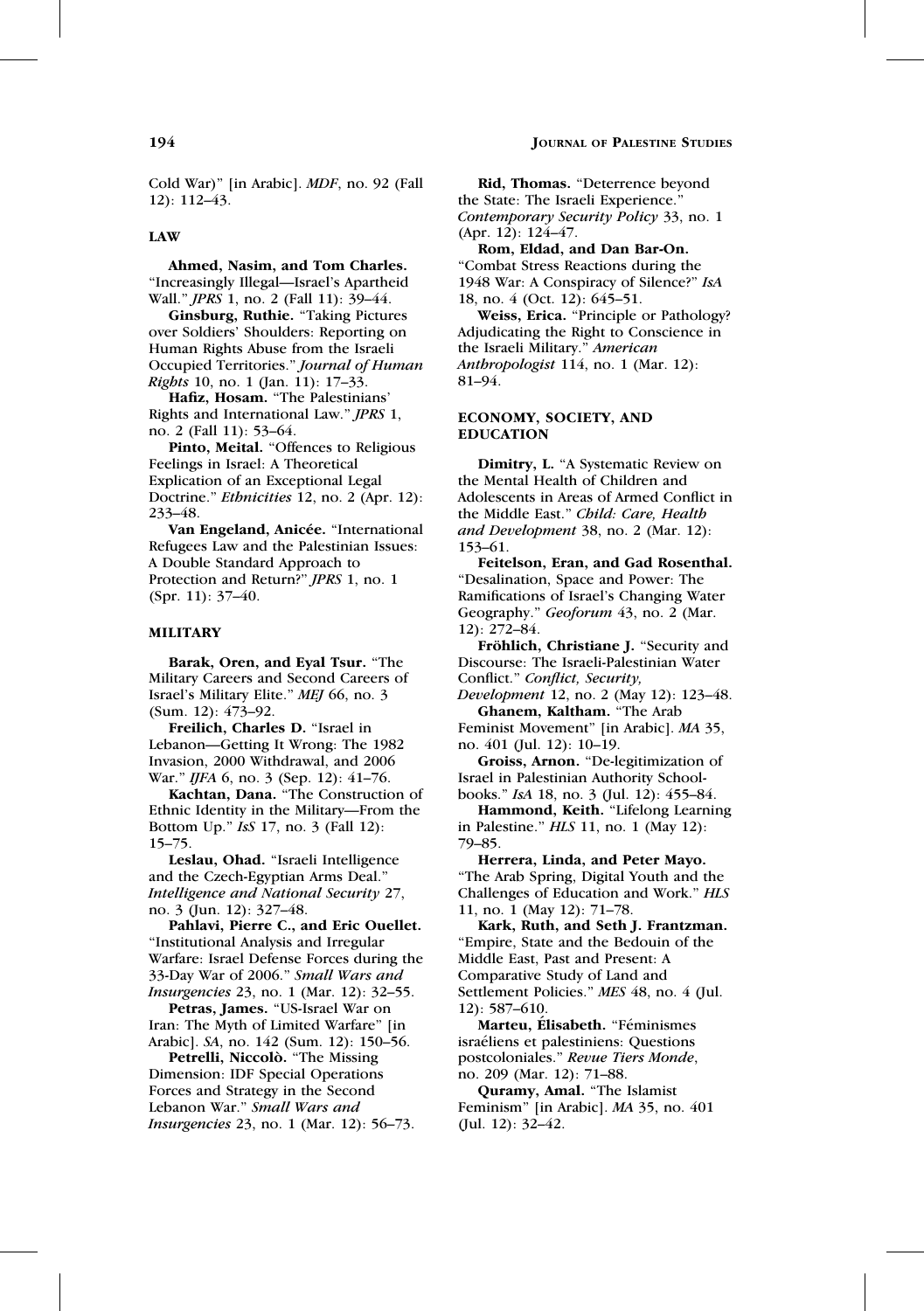Raz-Krakotzkin, Amnon. "Exile and Bi-Nationalism: From Gershom Scholem and Hannah Arendt to Edward Said and Mahmoud Darwish'' [in Arabic]. MDF, no. 92 (Fall 12): 114–41.

Sahli, Nabil M. ''Israel's Water Policies in the West Bank and the Gaza Strip'' [in Arabic]. SA, no. 141 (Win.–Spr. 12): 72–83.

# LITERATURE, ARTS, AND **CULTURE**

Guilat, Yael. ''Motherhood and Nation: The Voice of Women Artists in Israel's Bereavement and Memorial Discourse.'' JIsH 31, no. 2 (Sep. 12): 283–318.

Hollander, Philip. "Contested Zionist Masculinity and the Redemption of the Schlemiel in Levi Aryeh Arieli's 'Allah Karim!''' IsS 17, no. 3 (Fall 12): 92–118.

Holtzman, Avner. "Political Aspects of the Literature of the Israeli War of Independence.'' JIsH 31, no. 2 (Sep. 12): 191–215.

Kelani, Reem. "Sayyid Darwish: Music to Palestinian Ears.'' JPRS 2, no. 1 (Spr. 12): 15–17.

Khoury, Elias. ''In Commemorating the Fortieth Anniversary of Ghassan Kanafani's Absence: A Homeland Is Born in the Story'' [in Arabic]. MDF, no. 92 (Fall 12): 7–12.

Sa'deddine, Amr. ''Mahmoud Darwish's Poetry and the Arab Revolutions'' [in Arabic]. MDF, no. 92 (Fall 12): 52–68.

Shelleg, Assaf. ''Israeli Art Music: A Reintroduction." *IsS* 17, no. 3 (Fall 12): 119–49.

#### BOOK REVIEWS

REFERENCE AND GENERAL

Courville, Mathieu E. Edward Said's Rhetoric of the Secular in ASJ 20, no. 1 (Spr. 12): 255–62 (A. Alessandrini).

Euben, Roxanne, and Muhammad Q. Zaman, eds. Princeton Readings in Islamist Thought: Texts and Contexts from al-Banna to Bin Laden in BRIJMES 39, no. 2 (Aug. 12): 299–301 (M. Sheikh).

Gellego, Maria A., Heather Bleaney, and Pablo G. Suarez, eds. Bibliography of Jews in the Islamic World in ROMES 45, no. 2 (Win. 11): 227–28 (D. Spector).

Iskandar, Adel, and Hakem Rustom, eds. Edward Said: A Legacy of Emancipation and Representation in ASJ 20, no. 1 (Spr. 12): 255–62 (A. Alessandrini).

Kassab, Elizabeth S. Contemporary Arab Thought: Cultural Critique in Comparative Perspective [in Arabic] in MA, no. 401 (Jul. 12): 173–80 (F. Darraj); IJMES, 44, no. 3 (Aug. 12): 568–70 (O. Bashkin).

McCarthy, Conor. The Cambridge Introduction to Edward Said in Middle East Journal of Culture and Communication 5, no. 2 (12): 250–54 (A.

Alshaer).

Rogan, Eugene. The Arabs: A History in IJMES, 44, no. 3 (Aug. 12): 565–68 (M. Weiss).

Rubenberg, Cheryl A., ed.

Encyclopedia of the Israeli-Palestinian Conflict in ROMES 45, no. 2 (Win. 11): 271–74 (I. Boullata). Shoshan, Malkit. Atlas of the Conflict: Israel-Palestine in IJFA 6,

no. 3 (Sep. 12): 157–62 (J. Lassner).

HISTORY (THROUGH 1948) AND GEOGRAPHY

Bracy, R. Michael. Printing Class: 'Isa al-'Isa, Filastin, and the Textual Construction of National Identity, 1911–1931 in *JQ*, no. 5 (Sum. 12): 113–20 (E. Beška). Emrence, Cem. Remapping the Ottoman Middle East in MES 48, no. 4 (Jul. 12): 677–79 (R. Mazza).

Friedman, Isaiah. British Pan-Arab Policy, 1915–1922: A Critical Appraisal in JIsH 31, no. 2 (Sep. 12): 319–21 (A. Susser).

Gilbert, Martin. In Ishmael's House: A History of Jews in Muslim Lands in IJMES 44, no. 3 (Aug. 12): 576–78 (N. Stillman).

Greenberg, Ela. Preparing the Mothers of Tomorrow: Education and Islam in Mandate Palestine in ROMES 45, no. 1 (Sum. 11): 106 (K. Katz).

Katz, Kimberly, ed. A Young Palestinian's Diary, 1941–1945: The Life of Sami 'Amr in ROMES 45, no. 2 (Win. 11): 253 (R. Mazza).

Miller, Rory. Britain, Palestine, and Empire: The Mandate Years in CSSAME 32, no. 2 (12): 450–51 (R. Mazza).

Seale, Patrick. The Struggle for Arab Independence: Riad el-Solh and the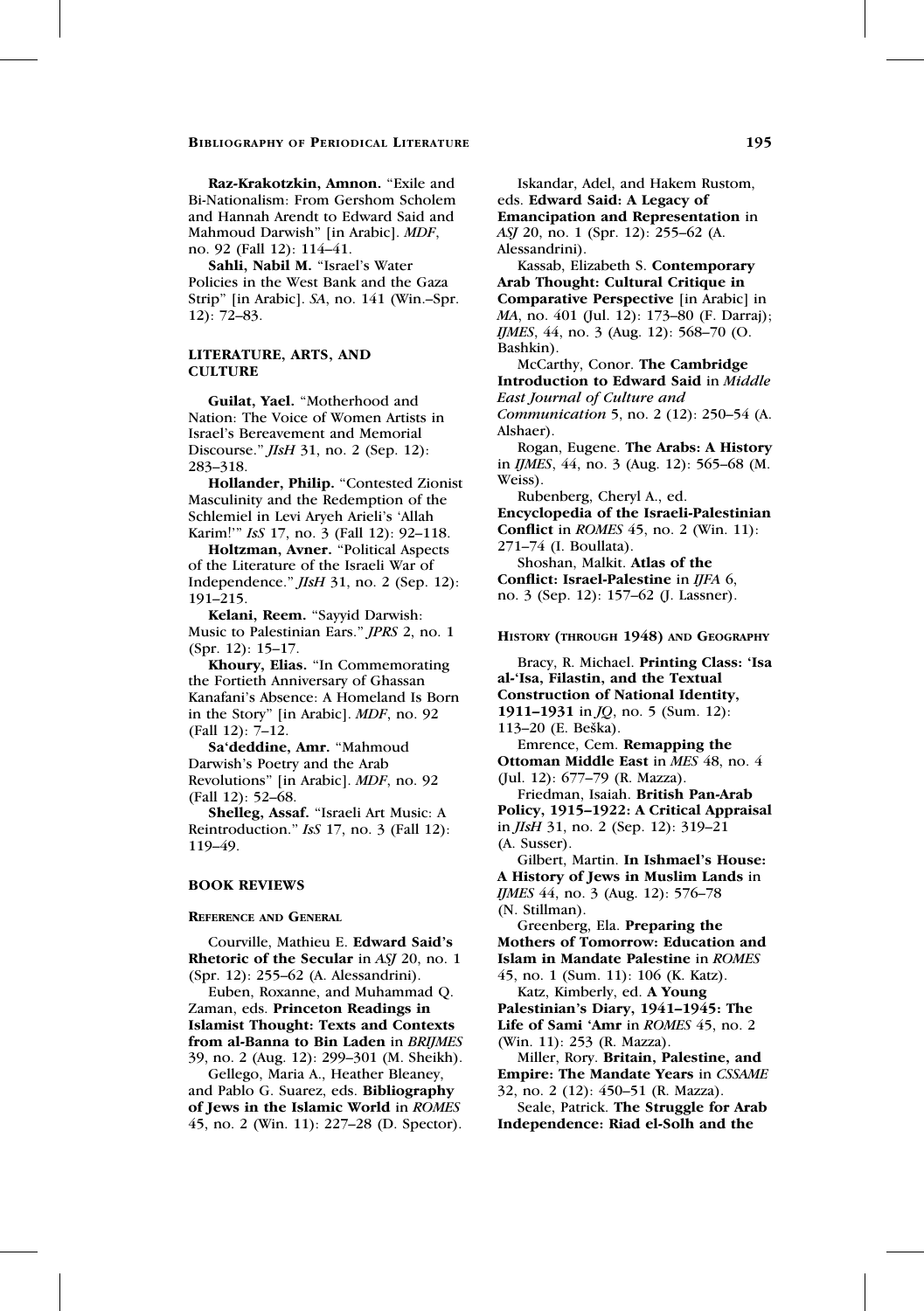# **196** JOURNAL OF PALESTINE STUDIES

Makers of the Modern Middle East in IJMES, 44, no. 3 (Aug. 12): 565–68 (M. Weiss).

Shields, Sarah D. Fezzes in the River: Identity Politics and European Diplomacy in the Middle East on the Eve of World War II in ASJ 20, no. 1 (Spr. 12): 136–41 (M. Campos); Journal of Interdisciplinary History 43, no. 1 (Sum. 12): 157–58 (M. Thomas).

Stahler, Axel. Literarische Konstruktionen jüdischer Postkolonialität. Das britische Palästinamandat in der anglophonen jüdischen Literatur in JMJS 11, no. 1 (Mar. 12): 137–40 (C. Battegaya).

Tamari, Salim. Year of the Locust: A Soldier's Diary and the Erasure of Palestine's Ottoman Past in ASJ 20, no. 1 (Spr. 12): 152–57 (S. Hazkani).

#### PALESTINIAN POLITICS AND SOCIETY

Aouragh, Miriyam. Palestine Online: Transnationalism, the Internet and the Construction of Identity in ASJ 20, no. 1 (Spr. 12): 214–18 (J. York).

Bröning, Michael. The Politics of Change in Palestine: State-Building and Non-Violent Resistance in MES 19, no. 3 (Sum. 12): 91–92 (J. Schanzer).

Dalsheim, Joyce. Unsettling Gaza: Secular Liberalism, Radical Religion, and the Israeli Settlement Project in ROMES 45, no. 1 (Sum. 11): 92 (H. Goldberg).

Davis, Rochelle. Palestinian Village Histories: Geographies of the **Displaced** in ASJ 20, no. 1 (Spr. 12): 188–93 (I. Humphries).

Gabra, Shafiq. Unsafe Life: A Generation of Dreams and Shortcomings [in Arabic] in *MDF* 92 (Fall 12): 164–71 (M. Nawfal).

Kanaaneh, Rhoda A., and Isis Nusair, eds. Displaced at Home: Ethnicity and Gender among Palestinians in Israel in ROMES 45, no. 1 (Sum. 11): 113–14 (A. Sa'ar).

Lentin, Ronit. Co-memory and Melancholia: Israelis Memorialising the Palestinian Nakba in HLS 11, no. 2 (May 12): 93–95 (G. Daniele).

Pappé, Ilan. The Forgotten Palestinians: A History of the Palestinians in Israel in ASJ 20, no. 1 (Spr. 12): 227–30 (R. Barnard); JPRS 2, no. 1 (Spr. 12): 62–63 (K. Nakhleh).

Treiki, Hussein. This Is Palestine: Naked Zionism [in Arabic] in MA, no. 403 (Sep. 12): 175–80 (H. Ghayloufi).

#### **JERUSALEM**

Grabar, Oleg, and Benjamin Z. Kedar, eds. Where Heaven and Earth Meet: Jerusalem's Sacred Esplanade in JMJS 11, no. 2 (Jul. 12): 293–95 (J. Day).

#### ISRAELI POLITICS, SOCIETY, AND ZIONISM

Birenbaum-Carmeli, Daphna, and Yoram S. Carmeli, eds. Kin, Gene, Community: Reproductive Technologies among Jewish Israelis in JRAI 18, no. 1 (Mar. 11): 213–14 (Y. Enav).

Dinero, Steven C. Settling for Less: The Planned Resettlement of Israel's Negev Bedouin in JRAI 17, no. 4 (Dec. 11): 884–85 (S. Abu-Rabia-Queder).

Dror, Yehezkel. Israeli Statecraft: National Security Challenges and Responses in  $IsA$  18, no. 4 (Oct. 12): 667–68 (D. Rodman).

Feige, Michael. Settling the Hearts: Jewish Fundamentalism in the Occupied Territories in ROMES 45, no. 1 (Sum. 11): 104 (N. Stern).

Gelber, Yoav. Nation and History: Israeli Historiography between Zionism and Post–Zionism in IsA 18, no. 4 (Oct. 12): 666–67 (D. Rodman); JIsH 31, no. 2 (Sep. 12): 324–28 (E. Kaplan).

Ghanem, As'ad. Ethnic Politics in Israel: The Margins and the Ashkenazi Centre in JMJS 11, no. 1 (Mar. 12): 142–44 (C. Prestel).

Goodman, Hirsh. The Anatomy of Israel's Survival in IsA 18, no. 4 (Oct. 12): 669–70 (D. Rodman); MES 19, no. 3 (Sum. 12): 95–96 (M. Dann).

Gorenberg, Gershom. The Unmaking of Israel in  $MES$  19, no. 3 (Sum. 12): 95–96 (M. Dann); IJFA 6, no. 3 (Sep. 12): 151–56 (D. Macyntire); NEP 18, no. 3

(12): 382–84 (P. Grosvenor).

Al-Jundi, Karim. The Israeli Decision-Making Industry [in Arabic] in ShA,

no. 150 (Sum. 12): 222–30 (I. Ahmad).

Kalir, Barak. Latino Migrants in the Jewish State: Undocumented Lives in Israel in ROMES 45, no. 1 (Sum. 11): 111–12 (S. Willen).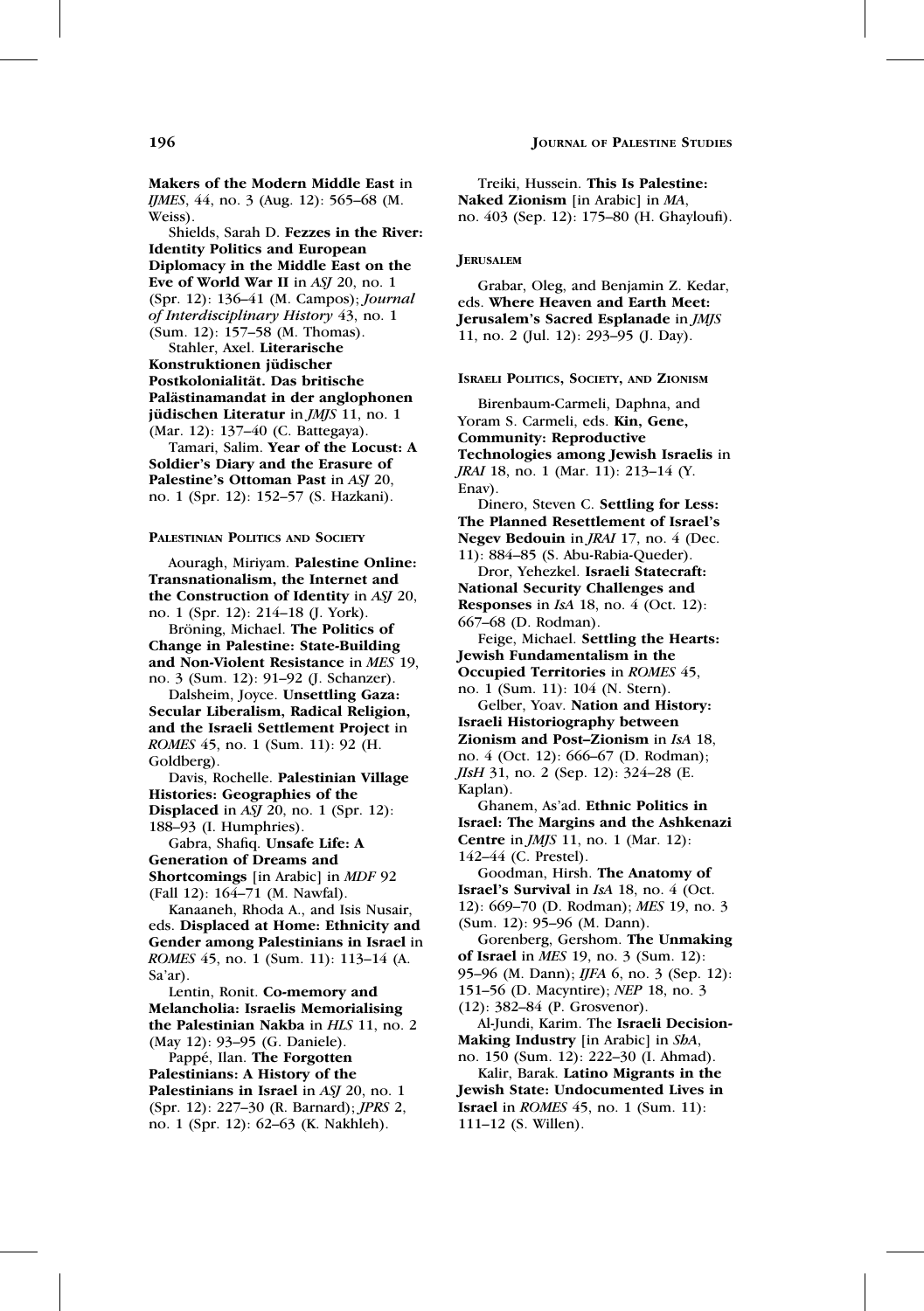Mahler, Gregory. Politics and Government in Israel: The Maturation of a Modern State in JMJS 11, no. 2 (Jul. 12): 286–88 (R. Cohen-Almagora).

Ochs, Juliana. Security and Suspicion: An Ethnography of Everyday Life in Israel in JMJS 11, no. 2 (Jul. 12): 279–81 (C. Beckerman-Boysa); JRAI 18, no. 2 (Jun. 12): 485–86 (G. Andrews); ROMES 45, no. 2 (Win. 11):

268–69 (L. Samimian-Darash). Sand, Shlomo. The Invention of the

Land of Israel [in Arabic] in MDF 92 (Fall 12): 174–80 (N. Bachir).

Shelef, Nadav G. Evolving Nationalism: Homeland, Identity and Religion in Israel, 1925–2005 in JIsH 31, no. 2 (Sep. 12): 321–24 (S. Cohen).

Stein, Leslie. The Making of Modern Israel 1948–1967 in JMJS 11, no. 1 (Mar. 12): 133–34 (J. Feldt).

Van Creveld, Martin. The Land of Blood and Honey: The Rise of Modern Israel in IJFA 6, no. 3 (Sep. 12): 151–56 (D. Macyntire).

#### ARAB AND MIDDLE EASTERN POLITICS

Achcar, Gilbert. The Arabs and the Holocaust: The Arab-Israeli War of Narratives in Azure, no. 46 (Fall 11): 140–48 (B. Neumann).

Chehab, Farid. A Bet for a National Conscience in Contemporary Arab Affairs 5, no. 3 (Sep. 12): 457–59 (Z. Hafez).

Gelvin, James L. The Arab Uprisings: What Everyone Needs to Know in IJFA 6, no. 3 (Sep. 12): 169–72 (D. Sultan).

Harb, Mona. Le Hezbollah à Beyrouth (1985–2005): De la banlieue  $\hat{a}$  la ville in *IJMES* 44, no. 3 (Aug. 12): 609–12 (J. Harik).

Haugbolle, Sune. War and Memory in Lebanon in BRIJMES 39, no. 2 (Aug. 12): 293–94 (N. Mansour).

Lynch, Marc. The Arab Uprising: The Unfinished Revolutions of the New Middle East in *MES* 48, no. 4 (Jul. 12): 675–77 (M. Al-Rasheed).

McCallum, Fiona. Christian Religious Leadership in the Middle East: The Political Role of the Patriarch in BRIJMES 39, no. 2 (Aug. 12): 294–96 (A. Henley).

Mervin, Sabrina, ed. Le Hezbollah: Etat des Lieux in ROMES 45, no. 1 (Sum. 11): 119–20 (R. el-Husseini).

Qassem, Naim. Hizbullah: A Story from Within in BRIJMES 39, no. 1 (April 12): 137–39 (J. Cappucci).

Wanis-St. John, Anthony. Back Channel Negotiation: Secrecy in the Middle East Peace Process in ROMES 45, no. 2 (Win. 11): 288–89 (H. Ibrahim).

Weddady, Nasser, and Sohrab Ahmari, eds. Arab Spring Dreams: The Next Generation Speaks Out for Freedom and Justice from North Africa to Iran in IJFA 6, no. 3 (Sep. 12): 173–76 (O. Kessler).

#### INTERNATIONAL RELATIONS

Amin, Samir, and Ali el-Kenz. Europe and the Arab World: Patterns and Prospects for the New Relationship in ROMES 45, no. 2 (Win. 11): 203–4 (H. Eshani).

Hinnebusch, Raymond, Marwan Kablan, David Lesch, et al. Syrian Foreign Policy and the United States: From Bush to Obama in ROMES 45, no. 1 (Sum. 11): 109–10 (A. Al-Azm).

Kösebalaban, Hasan. Turkish Foreign Policy: Islam, Nationalism, and Globalization in ROMES 45, no. 2 (Win. 11): 258–59 (B. Kesgin).

Kumaraswamy, P. R. India's Israel Policy in *IsA* 18, no. 4 (Oct. 12): 663-64 (D. Rodman).

Malka, Haim. Crossroads: The Future of the U.S.-Israel Strategic Partnership in IsA 18, no. 4 (Oct. 12): 671–73 (D. Rodman).

Rubin, Barry, ed. The West and the **Middle East** in  $IsA$  18, no. 4 (Oct. 12): 665–66 (D. Rodman).

Smith, Simon C. Ending Empire in the Middle East: Britain, the United States and Post-war Decolonization, 1945–1973 in IJFA 6, no. 3 (Sep. 12): 163–68 (J. Cohen).

Soguk, Nevzat. Globalization & Islamism: Beyond Fundamentalism in ROMES 45, no. 2 (Win. 11): 275–76 (G. Marranci).

#### LAW

Hefner, Robert W., ed. Shari'a Politics: Islamic Law and Society in the Modern World in MES 48, no. 4 (Jul. 12): 669–72 (C. Kersten).

Kuran, Timur. The Long Divergence: How Islamic Law Held Back the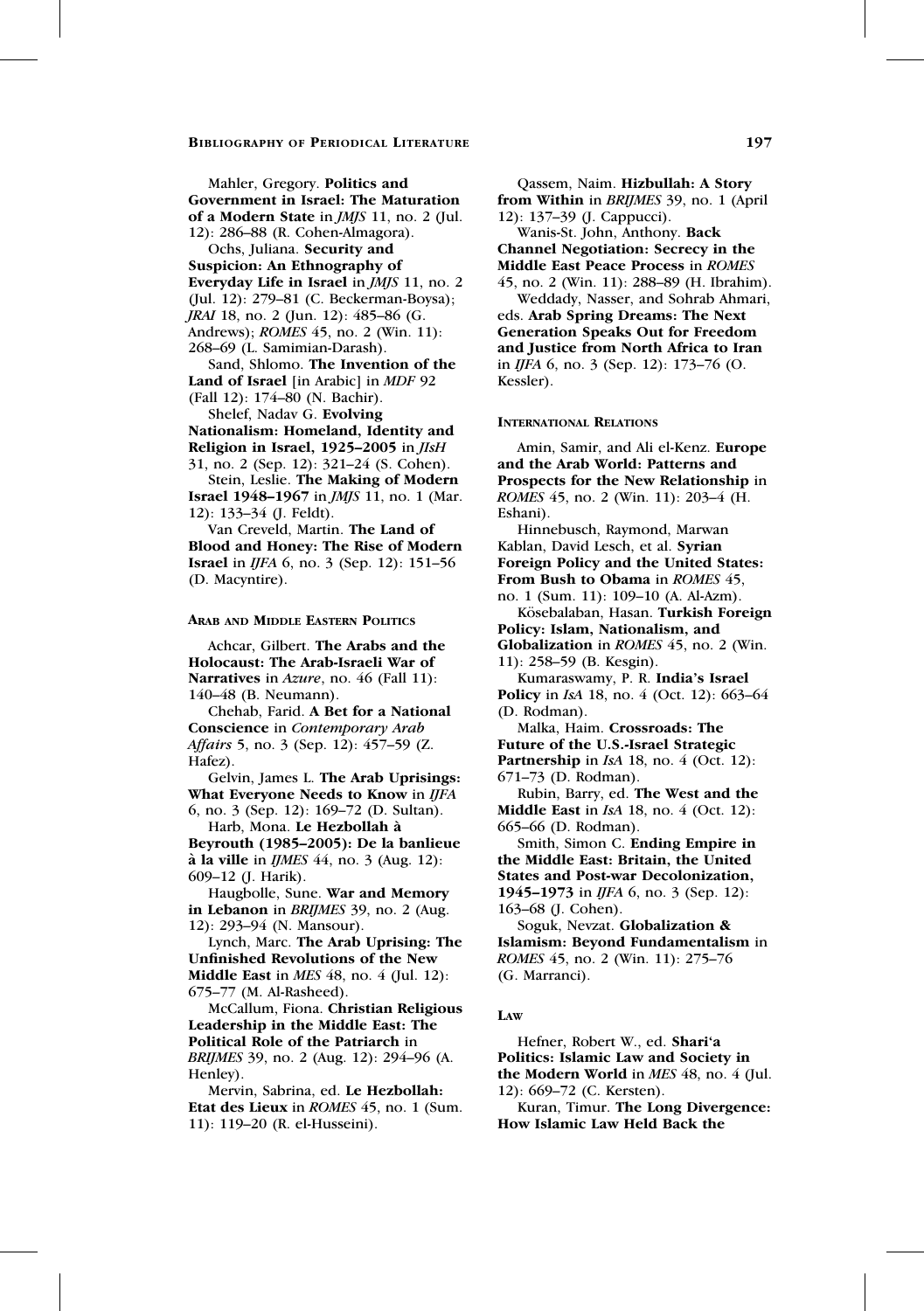Middle East in ROMES 45, no. 1 (Sum. 11): 117-18 (M. Çizakça).

Quigley, John. The Statehood of Palestine: International Law in the Middle East Conflict in ROMES 45, no. 2 (Win. 11): 270 (D. Spector).

Weiss, Max. In the Shadow of Sectarianism: Law, Shi'ism, and the Making of Modern Lebanon in ASJ 20, no. 1 (Spr. 12): 167–71 (Z. Abu-Rish); ROMES 45, no. 2 (Win. 11): 290–92 (R. Riggs).

#### **MILITARY**

Abu 'Amer, Adnan. Breaches in the Wall of the Israeli Army: A Study of the Internal Defects and External Challenges [in Arabic] in ROMES 45, no. 1 (Sum. 11): 85–86 (O. Barak). Ben-Ari, Eyal, Zeev Lere, Uzi Ben-Shalom, et al. Rethinking Contemporary Warfare: A Sociological View of the Al-Aqsa Intifada in ROMES 45, no. 2 (Win. 11): 205–7 (A. David). Cohen, Amichai, and Stuart A. Cohen. Israel's National Security Law: Political Dynamics and Historical Development in IsA 18, no. 4 (Oct. 12): 673–74 (D. Rodman). Cohen, Samy. Israel's Asymmetric Wars in *ROMES* 45, no. 2 (Win. 11): 214–15 (D. Spector). Rashba, Gary. Holy Wars: 3000 Years of Battles in the Holy Land in IsA 18, no. 4 (Oct. 12): 671 (D. Rodman). Schleifer, Ron. Perspectives of

Psychological Operations (PSYOP) in Contemporary Conflicts: Essays in Winning Hearts and Minds in IsA 18, no. 4 (Oct. 12): 670–71 (D. Rodman).

Sheffer, Gabriel, and Oren Barak, eds. Militarism and Israeli Society in

BRIJMES 39, no. 2 (Aug. 12): 285–87 (B. Roby).

#### ECONOMY, SOCIETY, AND EDUCATION

Beinin, Joel, and Frédéric Vairel. eds. Social Movements, Mobilization, and Contestation in the Middle East and North Africa in ASJ 20, no. 1 (Spr. 12): 223–26 (J. Chalcraft); CSSAME 32, no. 2 (12): 454–55 (P. Kingston).

Hasso, Frances S. Consuming Desires: Family Crisis and the State in the Middle East in JRAI 18, no. 1 (Mar. 11): 222 (S. Walker).

Tessler, Mark. Public Opinion in the Middle East: Survey Research and the Political Orientations of Ordinary Citizens in  $IIMES$ , 44, no. 3 (Aug. 12): 597–99 (S. Yom).

Zahlan, Antoine. Science and Sovereignty, Prospects for the Arab World [in Arabic] in MA 35, no. 402 (Aug. 12): 198–205 (F. Darraj).

#### LITERATURE, ARTS, AND CULTURE

Allen, Roger, ed. Essays in Arabic Literary Biography 1850–1950 in ROMES 45, no. 1 (Sum. 11): 87–88 (I. Boullata).

Doron, Meir, and Joseph Gelman. Confidential: The Life of Secret Agent Turned Hollywood Tycoon Arnon **Milchan** in *IsA* 18, no. 4 (Oct. 12): 669 (D. Rodman).

Hamid, Anwar. Jaffa Making Morning Coffee (A Novel) [in Arabic] in MDF 92 (Fall 12): 171–73 (K. Ayoub).

Hoffman, Adina. My Happiness Bears No Relation to Happiness: A Poet's Life in the Palestinian Century in JMJS 11, no. 2 (Jul. 12): 284–86 (G. Karmi).

### BIBLIOGRAPHY SOURCE ABBREVIATIONS

| ASJ            | (Arab Studies Journal)                                          |
|----------------|-----------------------------------------------------------------|
| <b>ASO</b>     | (Arab Studies Quarterly)                                        |
| <b>BRIJMES</b> | (British Journal of Middle Eastern Studies)                     |
| <b>CSSAME</b>  | (Comparative Studies of South Asia, Africa and the Middle East) |
| <b>HLS</b>     | (Holy Land Studies)                                             |
| <b>IJFA</b>    | (Israel Journal of Foreign Affairs)                             |
| <b>IJMES</b>   | (International Journal of Middle East Studies)                  |
| <b>IsA</b>     | (Israel Affairs)                                                |
| <b>IsS</b>     | (Israel Studies)                                                |
| <b>IIsH</b>    | (Journal of Israeli History)                                    |
|                |                                                                 |